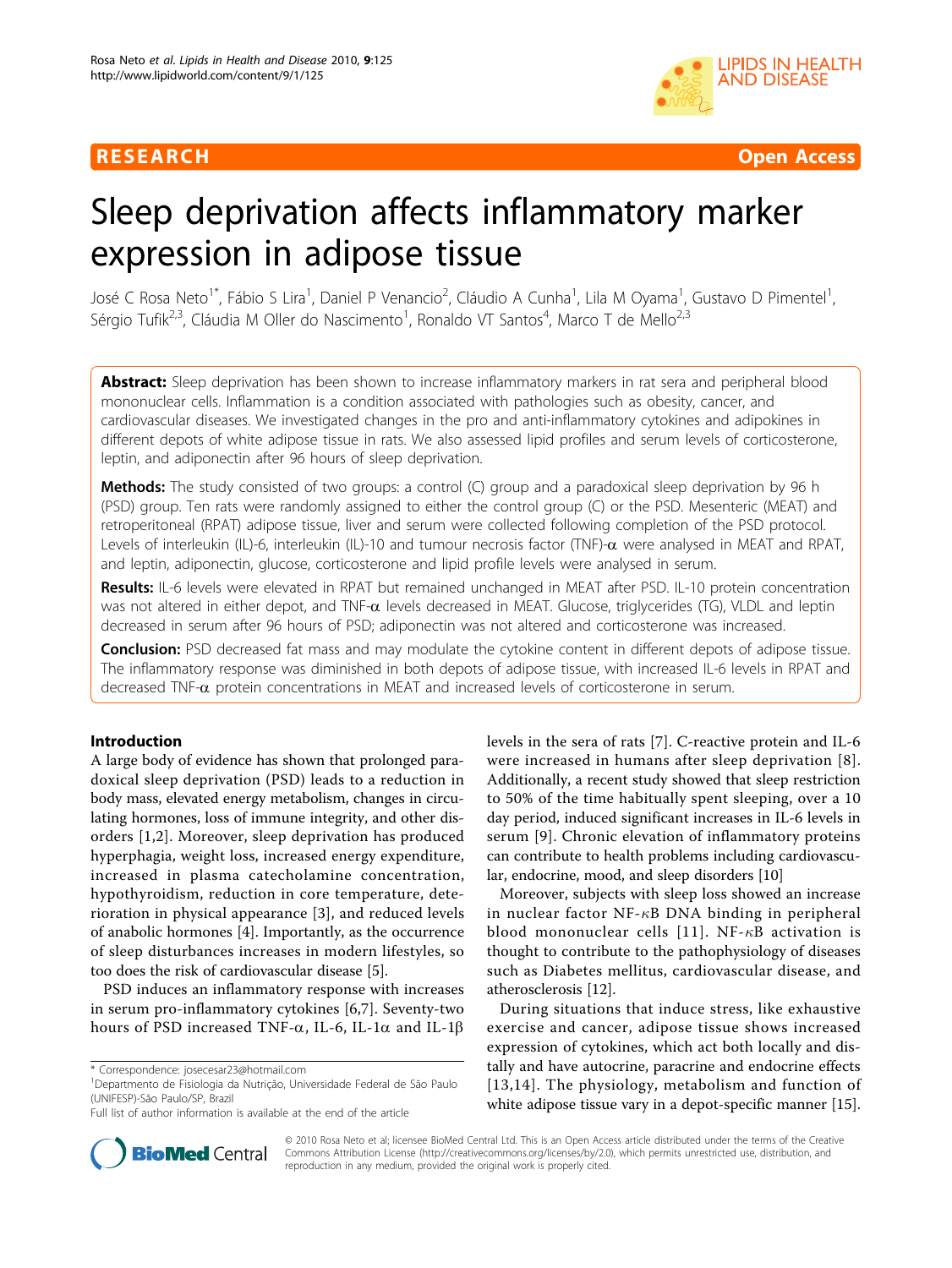Therefore, marked differences in gene expression amongst depots are reported for both rodents [[16\]](#page-4-0) and humans [[17](#page-4-0)]; cytokine secretion is also heterogeneous. Adipose tissue is responsible for 30% of circulating IL-6 and TNF- $\alpha$  at rest [[18](#page-4-0)], and in some diseases (e.g., obesity, Diabetes mellitus), this tissue contributes to systemic levels at even greater percentages [[17](#page-4-0)].

The aim of this study was to examine the effects of PSD at 96 hours on the expression of pro-(TNF- $\alpha$  and IL-6) and anti-inflammatory (IL-10) cytokines in different depots of adipose tissue, as well as on the serum levels of the adipokines leptin and adiponectin.

# Methods

# Animals

Male Wistar rats, aged 3 months and weighing 300-350 g at the beginning of the experiment, were obtained from the Instituto Nacional de Farmacologia (INFAR) colony at UNIFESP. The rats were housed inside standard polypropylene cages in a temperature-controlled (23.1°C) room with a 12:12 h light-dark cycle (lights on at 06:00 hours). All procedures used in the present study complied according to the guide for care and use of laboratory animals, and the experimental protocol was approved by the UNIFESP Ethical Committee (0876/09).

### Paradoxical sleep deprivation procedure

The experimental groups were submitted to a single platform sleep deprivation method. The single platform-onwater (flower pot) method is extensively used for depriving paradoxical sleep. This technique involves placing the animal on a narrow circular platform (10 cm in height and 6.5 cm in diameter) placed inside a chamber  $(23 \times 23 \times$ 35 cm) filled with water to within 1 cm of their upper surface over a period of 96 h. At the onset of each paradoxical sleep episode, the animal experiences a loss of muscle tone and falls into the water, thus being awakened. The narrow platform procedure caused complete and selective loss of PS during all four days. Food and water were provided *ad libitum* by placing chow pellets and water bottles on a grid located on top of the chamber. The base of the feeder was adapted with a plate to prevent pieces of chow from falling into the water. The water in the chamber was changed daily throughout the PSD period. Control rats were placed inside the water chamber, but, instead of water, the chamber was filled with sawdust.

# Hormonal assay

After the PSD period, the rats were brought to an adjacent room and decapitated between 09:00 a.m. and 12:00 p.m. The control group rats were euthanised at the same time as the experimental group, by euthanised on the first day of the experimental procedure. Blood was collected in glass tubes and centrifuged to obtain samples of serum or plasma. Samples were maintained at -20°C until assay. Corticosterone concentrations were assayed by a double antibody RIA method designed specifically for rodents, using a commercial kit (ICN Biomedicals, Costa Mesa, CA, USA). The sensitivity of the assay is 0.25 ng  $dL^{-1}$ . Serum leptin and adiponectin were quantified using specific enzyme immunoassays (Genese®, Brazil), following the manufacturer's instructions.

Following sacrifice, mesenteric (MEAT) and retroperitoneal (RPAT) white adipose tissue samples were removed, snap frozen in liquid nitrogen, and stored at -80°C.

## Lipid profile

Triglycerides (TG), HDL-cholesterol, and total cholesterol were assessed through commercial enzymatic kits (Labtest®, São Paulo, Brazil). VLDL and LDL-cholesterol as well as TG hepatic content were calculated according to previously reported methods [[19,20](#page-4-0)]. Plasma glucose concentration was measured using the enzymatic colorimetric method (Biotécnica, São Paulo, Brazil).

### TNF- $\alpha$ , IL-10, IL-6, protein level determinations

Frozen tissues (0.1-0.3 g) were homogenised in RIPA buffer (0.625% Nonidet P-40, 0.625% sodium deoxycholate, 6.25 mM sodium phosphate, and 1 mM ethylene-diamine tetraacetic acid at pH 7.4) containing 10 μg/ml of a protease inhibitor cocktail (Sigma-Aldrich, St. Louis, Missouri). Homogenates were centrifuged at  $12,000 \times g$ for 10 min at 4°C, the supernatant was stored, and the protein concentration was determined using the Bradford assay (Bio-Rad, Hercules, California) with bovine serum albumin as a reference. Quantitative assessment of TNFa, IL-6 and IL-10 was carried out by ELISA (DuoSet ELISA, R&D Systems, Minneapolis, MN). For the TNF- $\alpha$ (DY510), IL-6 (DY506) and IL-10 (DY522) assays, the sensitivity was found to be 5.0 pg/ml Intra- and interassay variability of the TNF- $\alpha$  and IL-6 kits was 2.7-5.2% and 4.9-9.5%, respectively. Assay sensitivity for IL-10 was 10 pg/ml. The intra-assay variability of the IL-10 kit was 2.0-4.2%, and its inter-assay variability was 3.3-6.4%. All samples were run as duplicates, and the mean values were reported.

### Statistical analysis

All data are expressed as mean ± standard deviation (SD). The Student's t-test was used to evaluate the statistical significance of differences between means. P-values of less than 0.05 were considered statistically significant.

# Results

Ten rats were randomly assigned to either the control group (C) ( $N = 5$ ) or the 96 hour (PSD) group ( $N = 5$ ). PSD treatment decreased weight of RPAT (-65.1%),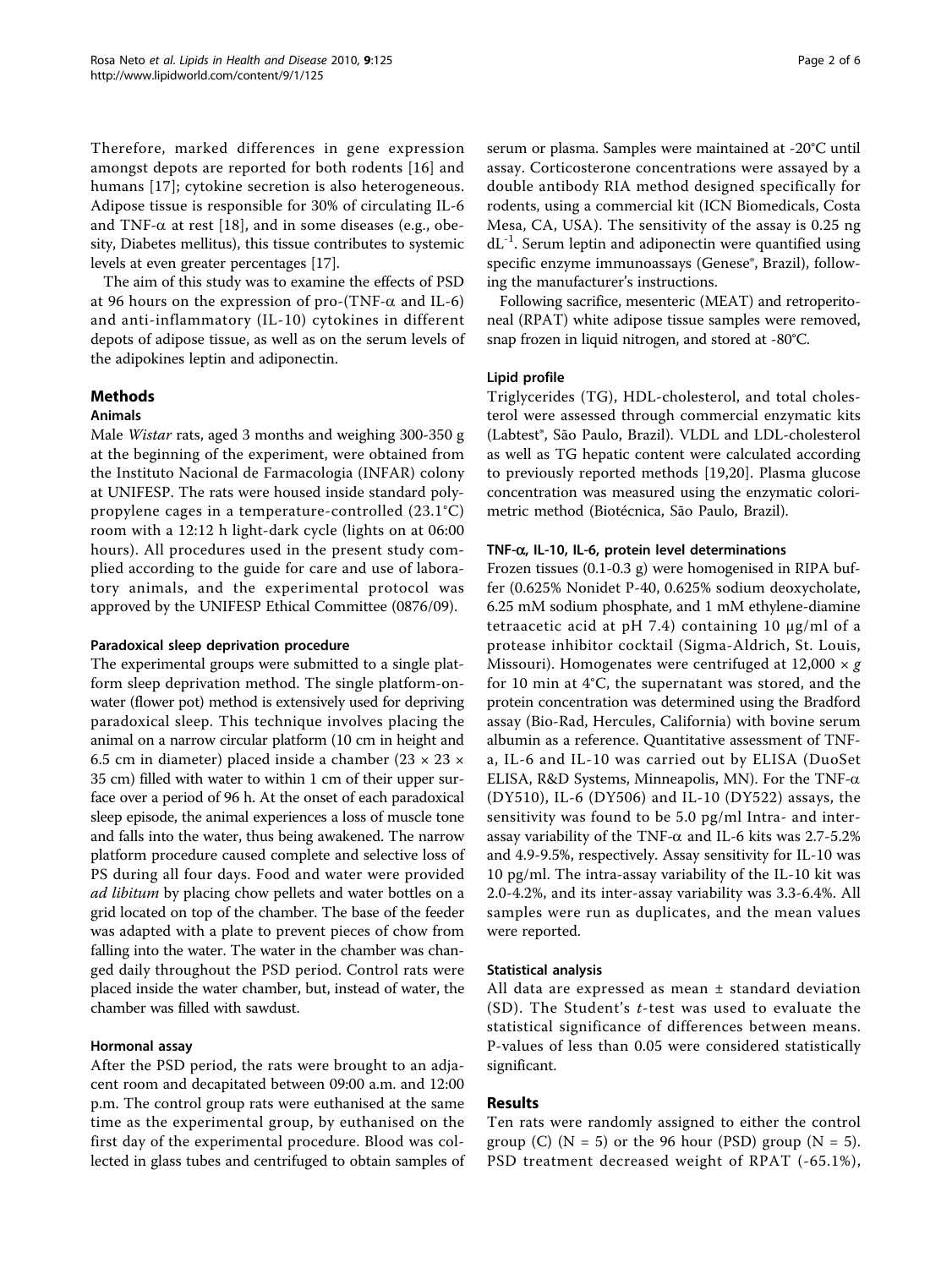MEAT (-68.3%) and liver (-35%). Fat content in liver tissue was decreased in the PSD group as compared to the C group (52.1%) (Table 1).

### Metabolic profile

Plasma levels of glucose (decrease 13.4% in the PSD group as compared to the control group), TG (-34.2%), and VLDL (-35.1%) were decreased in PSD. However, plasma levels of cholesterol, LDL cholesterol and HDL cholesterol did not differ between groups (Figure 1).

# Hormonal concentrations

Corticosterone concentrations increased at 96 h of PSD (+337.13%) with respect to the control group (Figure 2).

Leptin (-91,7%) was decreased and adiponectin plasma levels were not altered between groups (Figure 3).

#### Cytokine concentration

IL-6 protein content was increased in RPAT (+81,3%), but not altered in MEAT after sleep deprivation (Figure [4](#page-3-0)). IL-10 protein content was not altered in either depot. TNF- $\alpha$  protein content was decreased in MEAT (-25%), but it was unchanged in RPAT in the PSD group as compared to the C group (Figure [4](#page-3-0)).

### **Discussion**

In this study, cytokines in adipose tissue were regulated after 96 hours of PSD in rats. In addition, the responses in different depots of adipose tissue were heterogeneous, as IL-6 levels increased in RPAT, but TNF- $\alpha$  concentrations decreased in MEAT. Moreover, lipid profiles were also altered by sleep deprivation. Corticosterone levels were greatly increased and leptin levels were dramatically decreased in serum after 96 hours of PSD.

A general reduction in the amount of time spent sleeping, as well as a greater frequency of more acute episodes of sleep deprivation, have become endemic conditions in modern society. This fact is highlighted by findings reported in the current literature, which identify important associations between sleep loss and alterations in nutritional aspects and metabolism [[21-23\]](#page-4-0). Ninety-six hours of sleep deprivation in rats resulted in decreased plasma levels of glucose, TG and VLDL. This effect upon lipid metabolism is in agreement with a previous report [\[5\]](#page-4-0).

Alterations in sleep duration influence control of food intake [[24](#page-4-0),[25](#page-4-0)]. Many studies have demonstrated that







#### Table 1 Weight of RPAT, MEAT, liver and Fat content in liver

| Groups  | Liver weight (g) | <b>Hepatic TAG</b><br>(mg TAG/100 mg liver) | MEAT weight (g) | RPAT weight (g) |
|---------|------------------|---------------------------------------------|-----------------|-----------------|
| Control | $11.56 \pm 1.47$ | $22.03 \pm 8.35$                            | $1.63 \pm 0.50$ | $4.91 \pm 1.52$ |
| PSD96h  | $7.55 \pm 0.69*$ | $10.76 \pm 6.28$                            | $0.57 + 0.21*$  | $1.72 + 0.64*$  |

Results are expressed as mean value  $\pm$  SE. p < 0.05\*, significantly different from control values.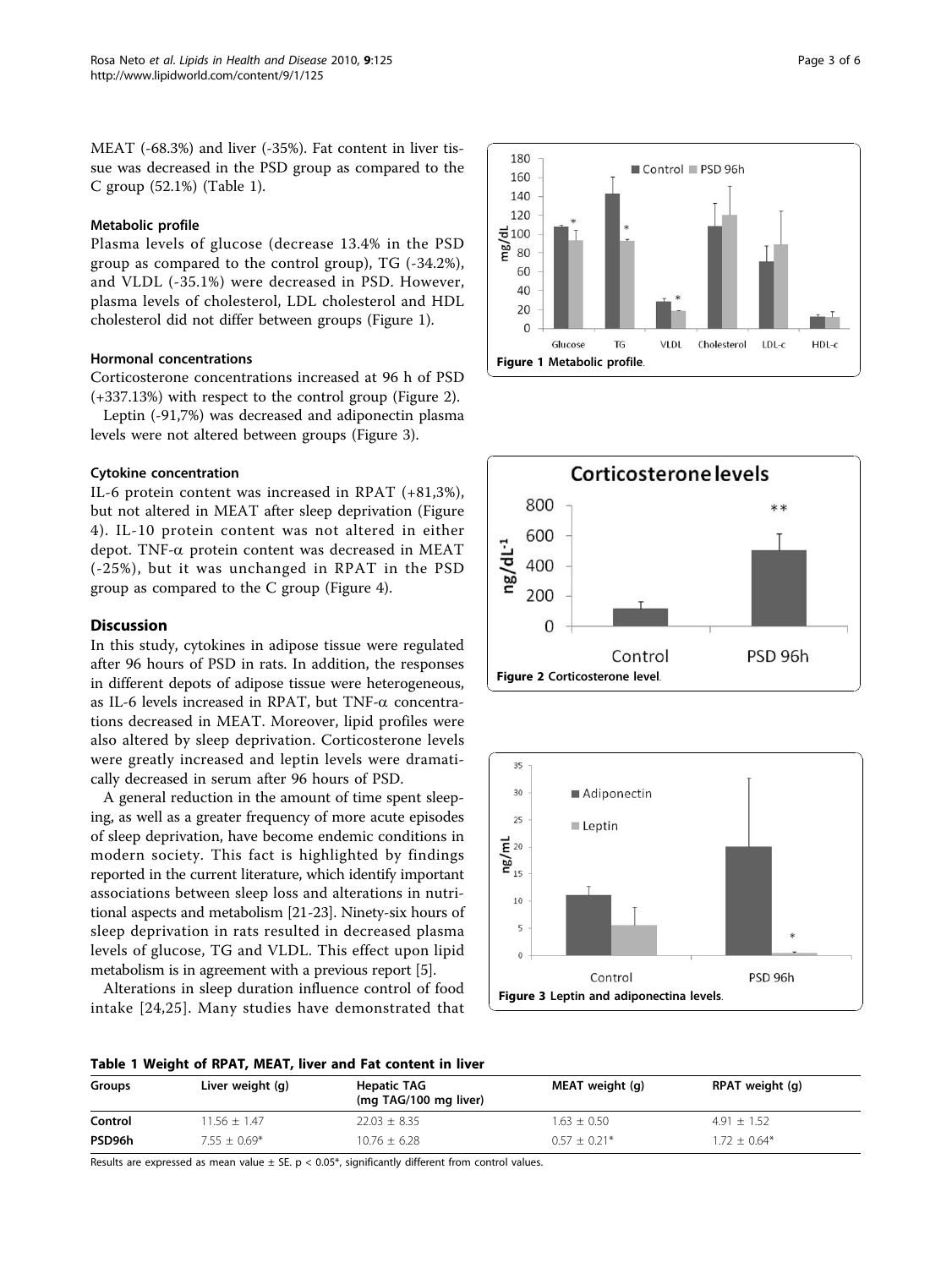<span id="page-3-0"></span>

sleep loss increases food intake, while decreasing body weight [[1,3,26\]](#page-4-0). Increased food intake is associated with an imbalance in the anorexigenic hormone, leptin [[27-29\]](#page-4-0), and an increase in the orexigenic hormone ghrelin [[29,30\]](#page-4-0). In our study, serum concentrations of leptin decreased dramatically after 96 hours of PSD sleep deprivation, associated with a reduction in adipose fat mass. Koban and Swinson [[2\]](#page-4-0) showed that leptin decreased after sleep deprivation and remained low following twenty days of recovery. Therefore, this factor may be associated with the drastic reduction in adipose tissue mass following sleep deprivation.

It is well established that PSD modulates levels of cytokines in the serum [[7,10,31\]](#page-4-0). The effects on circulating levels of IL-6 after sleep deprivation are controversial. Studies have demonstrated that this cytokine can be elevated [[6](#page-4-0),[32](#page-4-0)], decreased [[10](#page-4-0),[33](#page-5-0)] or not measurably changed after sleep deprivation [\[31,](#page-4-0)[34\]](#page-5-0). This conflict may in part be related to the dual pro- and anti-inflammatory roles of IL-6.

Our findings demonstrated that IL-6 was increased in RPAT but not altered in MEAT. This result can be explained by a heterogeneous difference in depots of adipose tissue; MEAT is more stable in the production of immune responses than RPAT [\[35\]](#page-5-0). In adipose tissue, IL-6 increases lipolysis, decreases lipase lipoprotein (LPL) activity and increases the mobilisation of fatty acids [[36,37](#page-5-0)]. This increase in IL-6 in adipose tissue is

similar to responses seen after exhaustive exercise [\[14](#page-4-0)], which increases metabolic demands similarly to PSD.

Sleep deprivation did not alter  $TNF-\alpha$  in RPAT, but in MEAT this protein was decreased after 96 hours of sleep deprivation. This decrease in TNF- $\alpha$  can be associated with elevated systemic levels of corticosterone. The anti-inflammatory cytokine profile observed in different depots of adipose tissue agreed with a previous report [[38\]](#page-5-0) that showed increased IL-10 and decreased TNF- $\alpha$  expression in the brain after PSD. However, the systemic inflammatory profile after PSD is controversial. Studies have found that patients with sleep disturbance show altered circulating concentrations of TNF- $\alpha$ , IL- $1\beta$ , and IL-1 [[6,](#page-4-0)[39](#page-5-0)]. However, other studies have failed to detect changes in circulating levels of IL-6 [[31,](#page-4-0)[34](#page-5-0)] and TNF- $\alpha$  [[6](#page-4-0)] in relation to sleep deprivation. An important site of cytokine production includes monocytes. Lange et al. [\[39](#page-5-0)] showed that PSD influenced cells toward a Type 2 immune response. This abolishment of a Type 1 response and increase in Type 2 was associated with increased cortisol levels. Our results suggest that the increase in corticosterone levels up-regulates IL-6 but down-regulates TNF- $\alpha$ .

Sleep deprivation causes metabolic alterations with increases in energetic metabolism associated with anorexia, which can cause body weight loss. Therefore,, decreases in lipid serum, increases in lipolysis and decreases in adipose tissue depots are found in PSD rats.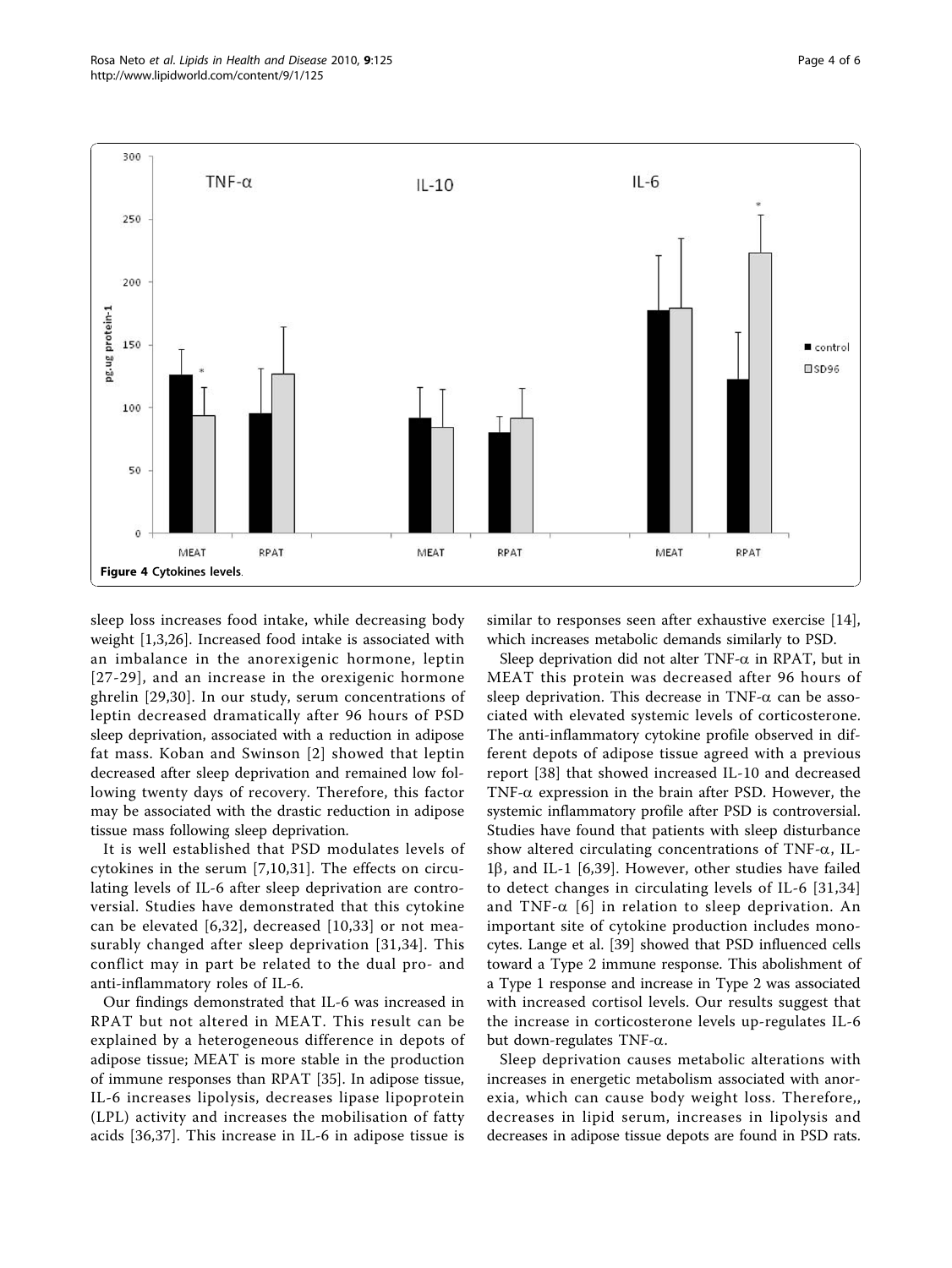<span id="page-4-0"></span>In conclusion, adipose tissue is affected by sleep deprivation. Beyond loss of adipose tissue mass, sleep deprivation increases cytokine production primarily of anti-inflammatory molecules but also of lipolytic cytokines such as IL-6. In MEAT, TNF-a was decreased after sleep deprivation, demonstrating that PSD induces an inhibition in pro-inflammatory response in this tissue as well.

#### Conflicts of interests

We declare that there are no conflicts of interest (including financial and other relationships) for each author.

#### Acknowledgements

We would like to thank funding sources: 2008/03533-1 from the FAPESP, CEPE, CEPID-Sono, CNPq, AFIP, CAPES and CEMSA.

#### Author details

<sup>1</sup>Departmento de Fisiologia da Nutrição, Universidade Federal de São Paulo (UNIFESP)-São Paulo/SP, Brazil. <sup>2</sup>Departmento de Psicobiologia, Universidade Federal de São Paulo (UNIFESP) - São Paulo/SP, Brazil. <sup>3</sup>Associação de Suporte da Psicofarmacologia (AFIP), São Paulo/SP, Brazil. <sup>4</sup>Departmento de Biociências, Universidade Federal de São Paulo (UNIFESP), Baixada Santista Campus, São Paulo/SP, Brazil.

#### Authors' contributions

JCR, FSL, DPV, CAC, LMO, GDP, ST, CMON, RVTS and MTM participed the sample collected, assess samples, design of the study and performed the statistical analysis, and writing of paper. All authors read and approved the final manuscript

#### Received: 24 June 2010 Accepted: 30 October 2010 Published: 30 October 2010

#### References

- 1. Everson CA, Bergmann BM, Rechtschaffen A: [Sleep deprivation in the rat:](http://www.ncbi.nlm.nih.gov/pubmed/2928622?dopt=Abstract) [III. Total sleep deprivation.](http://www.ncbi.nlm.nih.gov/pubmed/2928622?dopt=Abstract) Sleep 1989, 12:13-21.
- 2. Koban M, Swinson KL: [Chronic REM-sleep deprivation of rats elevates](http://www.ncbi.nlm.nih.gov/pubmed/15727948?dopt=Abstract) [metabolic rate and increases UCP1 gene expression in brown adipose](http://www.ncbi.nlm.nih.gov/pubmed/15727948?dopt=Abstract) [tissue.](http://www.ncbi.nlm.nih.gov/pubmed/15727948?dopt=Abstract) Am J Physiol Endocrinol Metab 2005, 289:E68-74.
- Rechtschaffen A, Bergmann BM: [Sleep deprivation in the rat: an update of](http://www.ncbi.nlm.nih.gov/pubmed/11833856?dopt=Abstract) [the 1989 paper.](http://www.ncbi.nlm.nih.gov/pubmed/11833856?dopt=Abstract) Sleep 2002, 25:18-24.
- Everson CA, Crowley WR: [Reductions in circulating anabolic hormones](http://www.ncbi.nlm.nih.gov/pubmed/14871886?dopt=Abstract) [induced by sustained sleep deprivation in rats.](http://www.ncbi.nlm.nih.gov/pubmed/14871886?dopt=Abstract) Am J Physiol Endocrinol Metab 2004, 286:E1060-70.
- Antunes IB, Andersen ML, Alvarenga TA, Tufik S: [Effects of paradoxical](http://www.ncbi.nlm.nih.gov/pubmed/17113164?dopt=Abstract) [sleep deprivation on blood parameters associated with cardiovascular](http://www.ncbi.nlm.nih.gov/pubmed/17113164?dopt=Abstract) [risk in intact and ovariectomized rats compared with male rats.](http://www.ncbi.nlm.nih.gov/pubmed/17113164?dopt=Abstract) Behav Brain Res 2007, 176:187-92.
- 6. Shearer WT, Reuben JM, Mullington JM, Price NJ, Lee BN, Smith EO, Szuba MP, Van Dongen HP, Dinges DF: [Soluble TNF-alpha receptor 1 and](http://www.ncbi.nlm.nih.gov/pubmed/11150007?dopt=Abstract) [IL-6 plasma levels in humans subjected to the sleep deprivation model](http://www.ncbi.nlm.nih.gov/pubmed/11150007?dopt=Abstract) [of spaceflight.](http://www.ncbi.nlm.nih.gov/pubmed/11150007?dopt=Abstract) J Allergy Clin Immunol 2001, 107:165-70.
- Yehuda S, Sredni B, Carrasso RL, Kenigsbuch-Sredni D: [REM sleep](http://www.ncbi.nlm.nih.gov/pubmed/19450150?dopt=Abstract) [deprivation in rats results in inflammation and interleukin-17 elevation.](http://www.ncbi.nlm.nih.gov/pubmed/19450150?dopt=Abstract) J Interferon Cytokine Res 2009, 29:393-8.
- Patel SR, Zhu X, Storfer-Isser A, Mehra R, Jenny NS, Tracy R, Redline S: [Sleep](http://www.ncbi.nlm.nih.gov/pubmed/19238807?dopt=Abstract) [duration and biomarkers of inflammation.](http://www.ncbi.nlm.nih.gov/pubmed/19238807?dopt=Abstract) Sleep 2009, 32:200-4.
- Haack M, Kraus T, Schuld A, Dalal M, Koethe D, Pollmächer T: [Diurnal](http://www.ncbi.nlm.nih.gov/pubmed/12383453?dopt=Abstract) [variations of interleukin-6 plasma levels are confounded by blood](http://www.ncbi.nlm.nih.gov/pubmed/12383453?dopt=Abstract) [drawing procedures.](http://www.ncbi.nlm.nih.gov/pubmed/12383453?dopt=Abstract) Psychoneuroendocrinology 2002, 27:921-31.
- 10. Frey DJ, Fleshner M, Wright KP Jr: [The effects of 40 hours of total sleep](http://www.ncbi.nlm.nih.gov/pubmed/17524614?dopt=Abstract) [deprivation on inflammatory markers in healthy young adults.](http://www.ncbi.nlm.nih.gov/pubmed/17524614?dopt=Abstract) Brain Behav Immun 2007, 21:1050-7.
- 11. Irwin MR, Wang M, Ribeiro D, Cho HJ, Olmstead R, Breen EC, Martinez-Maza O, Cole S: [Sleep loss activates cellular inflammatory signaling.](http://www.ncbi.nlm.nih.gov/pubmed/18561896?dopt=Abstract) Biol Psychiatry 2008, 64:538-40.
- 12. Bierhaus A, Wolf J, Andrassy M, Rohleder N, Humpert PM, Petrov D, Ferstl R, von Eynatten M, Wendt T, Rudofsky G, Joswig M, Morcos M, Schwaninger M, McEwen B, Kirschbaum C, Nawroth PP: [A mechanism](http://www.ncbi.nlm.nih.gov/pubmed/12578963?dopt=Abstract) [converting psychosocial stress into mononuclear cell activation.](http://www.ncbi.nlm.nih.gov/pubmed/12578963?dopt=Abstract) Proc Natl Acad Sci USA 2003, 100:1920-5.
- 13. Lira FS, Rosa JC, Yamashita AS, Koyama CH, Batista ML Jr, Seelaender M: [Endurance training induces depot-specific changes in IL-10/TNF-alpha](http://www.ncbi.nlm.nih.gov/pubmed/19097804?dopt=Abstract) [ratio in rat adipose tissue.](http://www.ncbi.nlm.nih.gov/pubmed/19097804?dopt=Abstract) Cytokine 2009, 45:80-5.
- 14. Rosa Neto JC, Lira FS, Oyama LM, Zanchi NE, Yamashita AS, Batista ML Jr, Oller do Nascimento CM, Seelaender M: [Exhaustive exercise causes an](http://www.ncbi.nlm.nih.gov/pubmed/19424714?dopt=Abstract) [anti-inflammatory effect in skeletal muscle and a pro-inflammatory](http://www.ncbi.nlm.nih.gov/pubmed/19424714?dopt=Abstract) [effect in adipose tissue in rats.](http://www.ncbi.nlm.nih.gov/pubmed/19424714?dopt=Abstract) Eur J Appl Physiol 2009, 106:697-704.
- 15. Gesta S, Blüher M, Yamamoto Y, Norris AW, Berndt J, Kralisch S, Boucher J, Lewis C, Kahn CR: [Evidence for a role of developmental genes in the](http://www.ncbi.nlm.nih.gov/pubmed/16617105?dopt=Abstract) [origin of obesity and body fat distribution.](http://www.ncbi.nlm.nih.gov/pubmed/16617105?dopt=Abstract) Proc Natl Acad Sci USA 2006, 103:6676-81.
- 16. Lafontan M, Berlan M: [Do regional differences in adipocyte biology](http://www.ncbi.nlm.nih.gov/pubmed/12823953?dopt=Abstract) [provide new pathophysiological insights?](http://www.ncbi.nlm.nih.gov/pubmed/12823953?dopt=Abstract) Trends Pharmacol Sci 2003, 24:276-83.
- 17. Vohl MC, Sladek R, Robitaille J, Gurd S, Marceau P, Richard D, Hudson TJ, Tchernof A: [A survey of genes differentially expressed in subcutaneous](http://www.ncbi.nlm.nih.gov/pubmed/15340102?dopt=Abstract) [and visceral adipose tissue in men.](http://www.ncbi.nlm.nih.gov/pubmed/15340102?dopt=Abstract) Obes Res 2004, 12:1217-22.
- 18. Mohamed-Ali V, Flower L, Sethi J, Hotamisligil G, Gray R, Humphries SE, York DA, Pinkney J: [Beta-adrenergic regulation of IL-6 release from](http://www.ncbi.nlm.nih.gov/pubmed/11739453?dopt=Abstract) [adipose tissue: in vivo and in vitro studies.](http://www.ncbi.nlm.nih.gov/pubmed/11739453?dopt=Abstract) J Clin Endocrinol Metab 2001. 86:5864-9.
- 19. Friedewald T, Levy RI, Frederickson DS: [Estimation of the concentration of](http://www.ncbi.nlm.nih.gov/pubmed/4337382?dopt=Abstract) [low-density lipoprotein cholesterol in plasma, without use of the](http://www.ncbi.nlm.nih.gov/pubmed/4337382?dopt=Abstract) [preparative ultracentrifuge.](http://www.ncbi.nlm.nih.gov/pubmed/4337382?dopt=Abstract) Clin Chem 1972, 18:499-502.
- 20. Folch J, Lees M, Sloane Stanley GH: [A simple method for the isolation and](http://www.ncbi.nlm.nih.gov/pubmed/13428781?dopt=Abstract) [purification of total lipides from animal tissues.](http://www.ncbi.nlm.nih.gov/pubmed/13428781?dopt=Abstract) J Biol Chem 1957, 226:497-509.
- 21. Crispim CA, Zalcman I, Dáttilo M, Padilha HG, Edwards B, Waterhouse J, Tufik S, de Mello MT: [The influence of sleep and sleep loss upon food](http://www.ncbi.nlm.nih.gov/pubmed/19079870?dopt=Abstract) [intake and metabolism.](http://www.ncbi.nlm.nih.gov/pubmed/19079870?dopt=Abstract) Nutr Res Rev 2007, 20:195-212.
- 22. Li S, Shin HJ, Ding EL, van Dam RM: [Adiponectin levels and risk of type 2](http://www.ncbi.nlm.nih.gov/pubmed/19584347?dopt=Abstract) [diabetes: a systematic review and meta-analysis.](http://www.ncbi.nlm.nih.gov/pubmed/19584347?dopt=Abstract) JAMA 2009, 302:179-88.
- 23. de Mattos AB, Pinto MJ, Oliveira C, Biz C, Ribeiro EB, do Nascimento CM, Andersen ML, Tufik S, Oyama LM: [Dietary fish oil did not prevent sleep](http://www.ncbi.nlm.nih.gov/pubmed/18986529?dopt=Abstract) [deprived rats from a reduction in adipose tissue adiponectin gene](http://www.ncbi.nlm.nih.gov/pubmed/18986529?dopt=Abstract) [expression.](http://www.ncbi.nlm.nih.gov/pubmed/18986529?dopt=Abstract) Lipids Health Dis 2008, 7:43-8.
- 24. Martins PJ, D'Almeida V, Nobrega JN, Tufik S: [A reassessment of the](http://www.ncbi.nlm.nih.gov/pubmed/17040011?dopt=Abstract) [hyperphagia/weight-loss paradox during sleep deprivation.](http://www.ncbi.nlm.nih.gov/pubmed/17040011?dopt=Abstract) Sleep 2006, 29:1233-8.
- 25. Nakamura K, Shimai S, Kikuchi S, Tominaga K, Takahashi H, Tanaka M, Nakano S, Motohashi Y, Nakadaira H, Yamamoto M: [Shift work and risk](http://www.ncbi.nlm.nih.gov/pubmed/9156468?dopt=Abstract) [factors for coronary heart disease in Japanese blue-collar workers:](http://www.ncbi.nlm.nih.gov/pubmed/9156468?dopt=Abstract) [serum lipids and anthropometric characteristics.](http://www.ncbi.nlm.nih.gov/pubmed/9156468?dopt=Abstract) Occup Med (Lond) 1997, 47:142-6.
- 26. Patchev V, Felszeghy K, Koranyi L: [Neuroendocrine and neurochemical](http://www.ncbi.nlm.nih.gov/pubmed/1818684?dopt=Abstract) [consequences of long-term sleep deprivation in rats: similarities to some](http://www.ncbi.nlm.nih.gov/pubmed/1818684?dopt=Abstract) [features of depression.](http://www.ncbi.nlm.nih.gov/pubmed/1818684?dopt=Abstract) Homeost Health Dis 1991, 33:97-108.
- 27. Mullington JM, Chan JL, Van Dongen HP, Szuba MP, Samaras J, Price NJ, Meier-Ewert HK, Dinges DF, Mantzoros CS: [Sleep loss reduces diurnal](http://www.ncbi.nlm.nih.gov/pubmed/12899679?dopt=Abstract) [rhythm amplitude of leptin in healthy men.](http://www.ncbi.nlm.nih.gov/pubmed/12899679?dopt=Abstract) J Neuroendocrinol 2003, 15:851-4.
- 28. Spiegel K, Tasali E, Penev P, Van Cauter E: [Brief communication: Sleep](http://www.ncbi.nlm.nih.gov/pubmed/15583226?dopt=Abstract) [curtailment in healthy young men is associated with decreased leptin](http://www.ncbi.nlm.nih.gov/pubmed/15583226?dopt=Abstract) [levels, elevated ghrelin levels, and increased hunger and appetite.](http://www.ncbi.nlm.nih.gov/pubmed/15583226?dopt=Abstract) Ann Intern Med 2004, 141:846-50.
- 29. Taheri S, Lin L, Austin D, Young T, Mignot E: [Short sleep duration is](http://www.ncbi.nlm.nih.gov/pubmed/15602591?dopt=Abstract) [associated with reduced leptin, elevated ghrelin, and increased body](http://www.ncbi.nlm.nih.gov/pubmed/15602591?dopt=Abstract) [mass index.](http://www.ncbi.nlm.nih.gov/pubmed/15602591?dopt=Abstract) PLoS Med 2004, 1:e62.
- 30. Bodosi B, Gardi J, Hajdu I, Szentirmai E, Obal F Jr, Krueger JM: Rhythms of ghrelin, leptin, and sleep in rats: effects of the normal diurnal cycle, restricted feeding, and sleep deprivation. Am J Physiol Regul Integr Comp Physiol 2004, 287:1071-9.
- 31. Dinges DF, Douglas SD, Hamarman S, augg L, Kapoor S: [Sleep deprivation](http://www.ncbi.nlm.nih.gov/pubmed/7496616?dopt=Abstract) [and human immune function.](http://www.ncbi.nlm.nih.gov/pubmed/7496616?dopt=Abstract) Adv Neuroimmunol 1995, 5:97-110.
- 32. Vgontzas AN, Papanicolaou DA, Bixler EO, Lotsikas A, Zachman K, Kales A, Prolo P, Wong ML, Licinio J, Gold PW, Hermida RC, Mastorakos G,